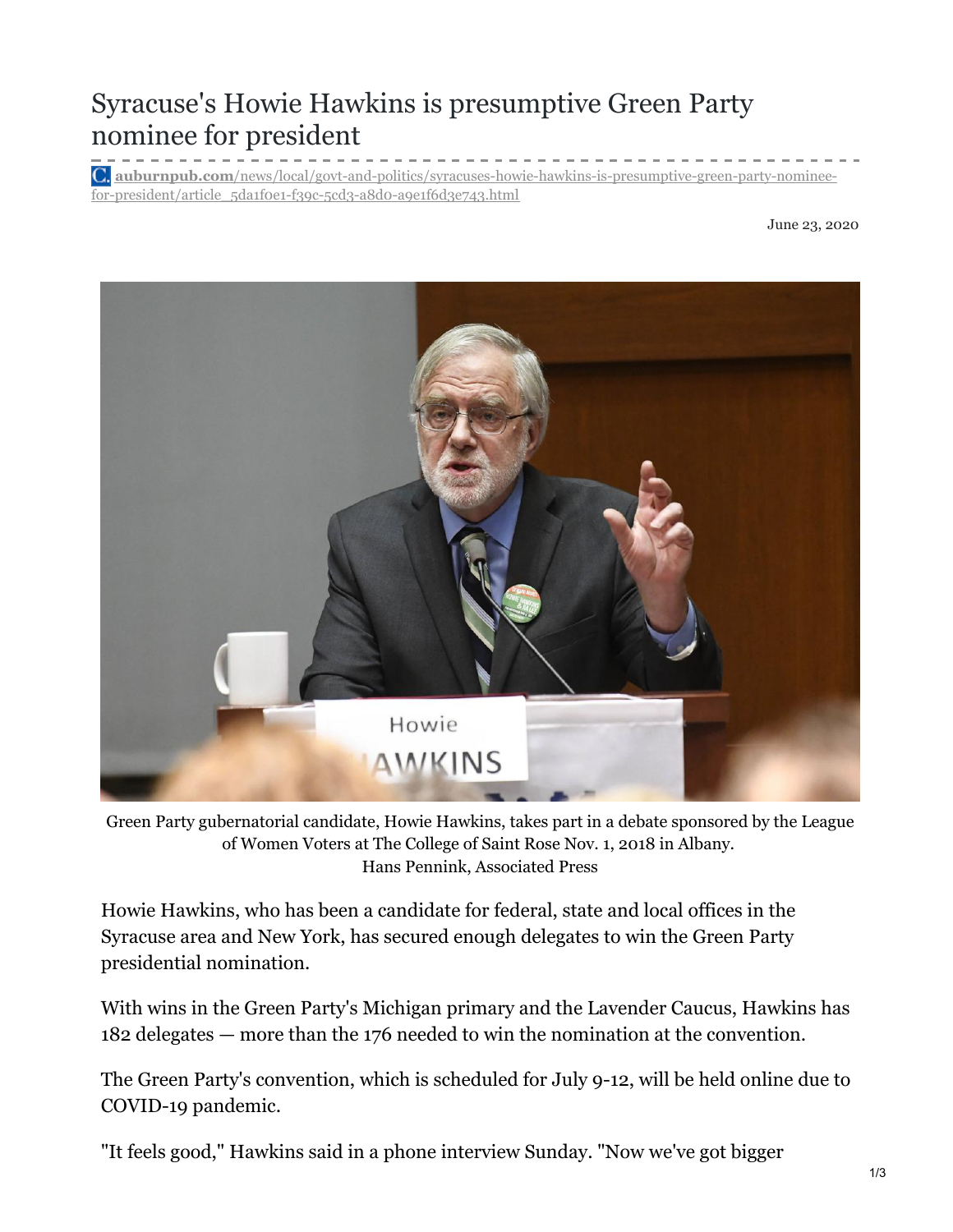hurdles."

One of those hurdles is getting on the ballot in every state. Hawkins and his running mate, Angela Walker, are halfway to their goal. They are on the ballot in at least 25 states and the District of Columbia. Hawkins said they received good news on Sunday when a judge ruled that Illinois must keep the Green Party presidential ticket on the ballot.

There are efforts in other states to qualify for the ballot. Hawkins noted that the COVID-19 pandemic has made it difficult to secure spots on states' ballots because of physical petitioning requirements. The party is seeking relief from the requirements, but that hasn't been easy. New Jersey is allowing the party to collect electronic signatures. Alaska didn't change its rules, so the party is paying petitioners to collect signatures.

Hawkins is also hoping to change the media's narrative about the presidential race. The focus is on the two major party presidential candidates, Republican President Donald Trump and presumptive Democratic nominee Joe Biden.

So far, Hawkins said he's been asked some variation of this question: "Why are you spoiling the election for Biden?" Green candidates have been criticized in the past for siphoning votes from the Democrats. But Hawkins thinks it's really the Democrats who are to blame. He says they are spoiling the elections by not replacing the Electoral College with a ranked-choice national popular vote for president.

One way to receive more national attention, according to Hawkins, is to get more of the Green Party's issues into debates. The party's platform includes a "full-strength" Green New Deal, an economic bill of rights and Medicare for All.

Hawkins believes that the burgeoning nuclear arms race should be a top campaign issue, too.

"None of the major presidential candidates, including the two that are left, are talking about it," he said.

Becoming the presumptive Green Party nominee for president is the culmination of years of work by Hawkins. He is a co-founder of the Green Party and has been a candidate for numerous offices. He ran for New York governor in 2010, 2014 and 2018. He was a candidate for U.S. Senate in New York in 2006 and ran for a Syracuse-area congressional seat in 2008. He's also campaigned for Syracuse mayor and city council seats over the years.

Hawkins was asked to run for president in 2012, but he was still working for UPS at the time. Now that he's retired, he decided to launch a presidential bid.